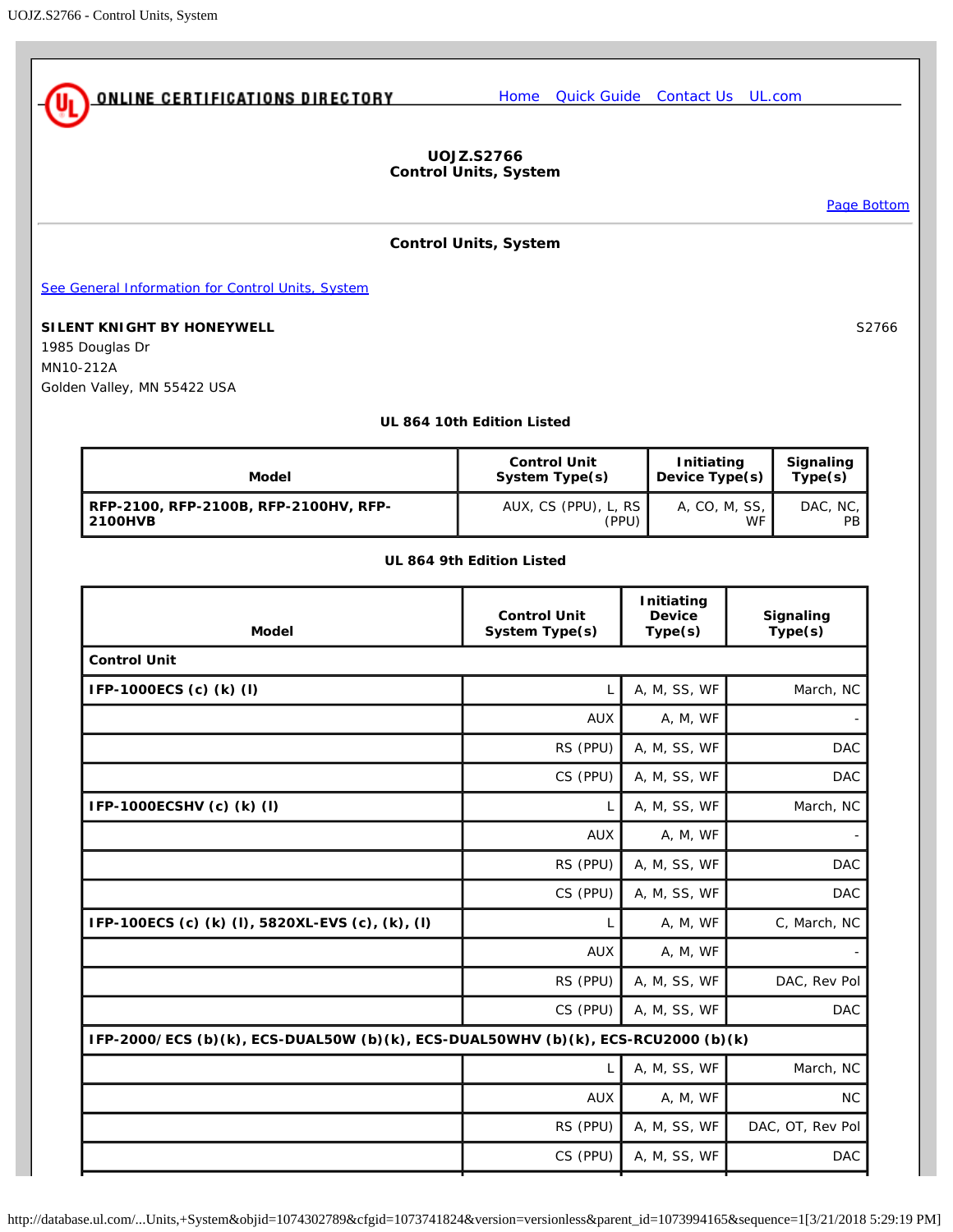| IFP-2000/ECSHV (b)(k)         | AUX                           | A, M, WF            | NC                         |
|-------------------------------|-------------------------------|---------------------|----------------------------|
|                               | CS (PPU)                      | A, M, SS, WF        | <b>DAC</b>                 |
|                               |                               | A, M, SS, WF        | March, NC                  |
|                               | RS (PPU)                      | A, M, SS, WF        | DAC, OT, Rev Pol           |
| 001FP-1000xxHV (a) (b) (d)    | <b>AUX</b>                    | A, M, WF            | <b>NC</b>                  |
|                               | CS (PPU)                      | A, M, SS, WF        | DAC, OT                    |
|                               | L                             | A, M, SS, WF        | March, NC                  |
|                               | RS (PPU)                      | A, M, SS, WF        | DAC, OT, Rev Pol           |
| 0582001FPxxHV (a) (b) (d) (l) | <b>AUX</b>                    | A, M, WF            | <b>NC</b>                  |
|                               | CS (PPU)                      | A, M, SS, WF        | DAC, OT                    |
|                               | L                             | A, M, SS, WF        | March, NC                  |
|                               | RS (PPU)                      | A, M, SS, WF        | DAC, OT, Rev Pol           |
| 5104B (d) (e)                 | CS (PPU)                      | A, M, SS, WF        | DAC, OT                    |
|                               | RS (PPU)                      | A, M, SS, WF        | DAC, OT                    |
| 5700 (a) (d) (l)              | <b>AUX</b>                    | A, M, WF            | <b>NC</b>                  |
|                               | CS (PPU)                      | A, M, SS, WF        | DAC, OT                    |
|                               | L                             | A, M, SS, WF        | C, March, NC               |
|                               | RS (PPU)                      | A, M, SS, WF        | DAC, OT, Rev Pol           |
| 5808 (a) (b) (d) (l)          | <b>AUX</b>                    | A, M, WF            | <b>NC</b>                  |
|                               | CS (PPU)                      | A, M, SS, WF        | DAC, OT                    |
|                               | L                             | A, M, SS, WF        | C, March, NC               |
|                               | RS (PPU)                      | A, M, SS, WF        | DAC, OT, Rev Pol           |
| 5820XL (a) (b) (d) (l)        | <b>AUX</b>                    | A, M, WF            | <b>NC</b>                  |
|                               | CS (PPU)                      | A, M, SS, WF        | DAC, OT                    |
|                               | L                             | A, M, SS, WF        | March, NC                  |
|                               | RS (PPU)                      | A, M, SS, WF        | DAC, OT, Rev Pol           |
| 6700                          | AUX, CS (PPU), L, RS<br>(PPU) | A, CO, M, SS,<br>WF | DAC, NC, PB, Rev<br>Pol    |
| 6808                          | AUX, CS (PPU), L, RS<br>(PPU) | A, CO, M, SS,<br>WF | C, DAC, NC, PB,<br>Rev Pol |
| 6820                          | AUX, CS (PPU), L, RS<br>(PPU) | A, CO, M, SS,<br>WF | C, DAC, NC, PB,<br>Rev Pol |
| 6820-EVS (a)(b)(d)(j)(k)(l)   | AUX, CS (PPU), L, RS<br>(PPU) | A, CO, M, SS,<br>WF | C, DAC, NC, PB,<br>Rev Pol |
| IFP-100 (a) (b) (d) (l)       | <b>AUX</b>                    | A, M, WF            | <b>NC</b>                  |
|                               | CS (PPU)                      | A, M, SS, WF        | DAC, OT                    |
|                               | L                             | A, M, SS, WF        | C, March, NC               |
|                               | RS (PPU)                      | A, M, SS, WF        | DAC, OT, Rev Pol           |
| IFP-1000 (a) (b) (d) (l)      | <b>AUX</b>                    | A, M, WF            | <b>NC</b>                  |
|                               | CS (PPU)                      | A, M, SS, WF        | DAC, OT                    |
|                               | L                             | A, M, SS, WF        | March, NC                  |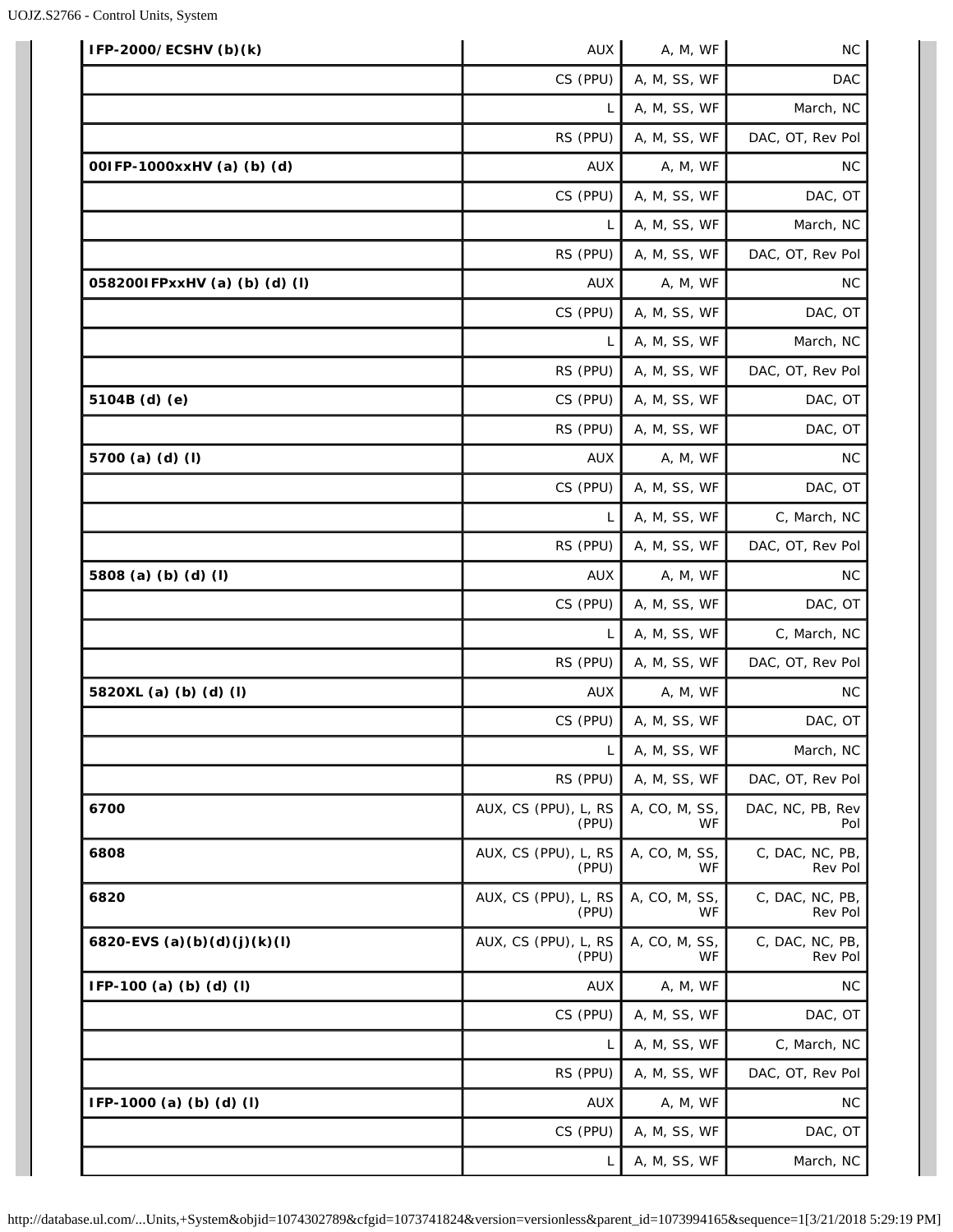|                                                                          | RS (PPU)                      | A, M, SS, WF               | DAC, OT, Rev Pol           |
|--------------------------------------------------------------------------|-------------------------------|----------------------------|----------------------------|
| IFP-1000HV (a) (b) (d) (l)                                               | <b>AUX</b>                    | A, M, WF                   | <b>NC</b>                  |
|                                                                          | CS (PPU)                      | A, M, SS, WF               | DAC, OT                    |
|                                                                          | L                             | A, M, SS, WF               | March, NC                  |
|                                                                          | RS (PPU)                      | A, M, SS, WF               | DAC, OT, Rev Pol           |
| IFP-2000 (a) (b) (d)                                                     | <b>AUX</b>                    | A, M, WF                   | <b>NC</b>                  |
|                                                                          | CS (PPU)                      | A, M, SS, WF               | DAC, OT                    |
|                                                                          | L                             | A, M, SS, WF               | March, NC                  |
|                                                                          | RS (PPU)                      | A, M, SS, WF               | DAC, OT, Rev Pol           |
| IFP-2000-VIP (a) (c) (d)                                                 | <b>AUX</b>                    | A, M, WF                   | <b>NC</b>                  |
|                                                                          | CS (PPU)                      | A, M, SS, WF               | DAC, OT                    |
|                                                                          | L                             | A, M, SS, WF               | March, NC                  |
|                                                                          | RS (PPU)                      | A, M, SS, WF               | DAC, OT, Rev Pol           |
| IFP-2000HV (a) (b) (d)                                                   | <b>AUX</b>                    | A, M, WF                   | NC.                        |
|                                                                          | CS (PPU)                      | A, M, SS, WF               | DAC, OT                    |
|                                                                          | L                             | A, M, SS, WF               | March, NC                  |
|                                                                          | RS (PPU)                      | A, M, SS, WF               | DAC, OT, Rev Pol           |
| IFP-2100, IFP-2100HV, IFP-2100B, IFP-2100HVB<br>(a)(b)(d)(l)             | AUX, CS (PPU), L, RS<br>(PPU) | A, CO, M, SS,<br><b>WF</b> | C, DAC, NC, PB,<br>Rev Pol |
| IFP-2100ECS, IFP-2100ECSB, IFP-2100ECSHV, IFP-2100ECSHVB (a)(b)(d)(k)(l) |                               |                            |                            |
|                                                                          | AUX, CS (PPU), L, RS<br>(PPU) | A, CO, M, SS,<br>WF.       | C, DAC, NC, PB,<br>Rev Pol |
| IFP-25, 5600, IFP-25HV, 5600HV                                           | AUX                           | A, M, WF                   |                            |
|                                                                          | L                             | A, M, SS, WF               | C, NC                      |
|                                                                          | RS (PPU)                      | A, M, SS, WF               | DAC, OT, Rev Pol           |
|                                                                          | CS (PPU)                      | A, M, SS, WF               | DAC, OT                    |
| <b>IFP-300</b>                                                           | AUX, CS (PPU), L, RS<br>(PPU) | A, CO, M, SS,<br>WF        | C, DAC, NC, PB,<br>Rev Pol |
| IFP-300ECS (a)(b)(d)(j)(k)(l)                                            | AUX, CS (PPU), L, RS<br>(PPU) | A, CO, M, SS,<br>WF.       | C, DAC, NC, PB,<br>Rev Pol |
| IFP-50 (a) (d) (l)                                                       | <b>AUX</b>                    | A, M, WF                   | <b>NC</b>                  |
|                                                                          | CS (PPU)                      | A, M, SS, WF               | DAC, OT                    |
|                                                                          | L                             | A, M, SS, WF               | C, March, NC               |
|                                                                          | RS (PPU)                      | A, M, SS, WF               | DAC, OT, Rev Pol           |
| $IFP-75 (a)(b)(d)(l)$                                                    | AUX, CS (PPU), L, RS<br>(PPU) | A, CO, M, SS,<br>WF        | C, DAC, NC, PB,<br>Rev Pol |
| IFPNET (f)                                                               | $P$ (RU)                      | A, M, SS, WF               | MX, OT                     |
|                                                                          | $P$ (RU)                      | A, M, SS, WF               | MX                         |
|                                                                          |                               |                            |                            |
|                                                                          | CS (RU)                       | A, M, SS, WF               | <b>DAC</b>                 |
| RPS-2000 (a) (b) (d) (h)                                                 | <b>AUX</b>                    | A, M, WF                   | <b>NC</b>                  |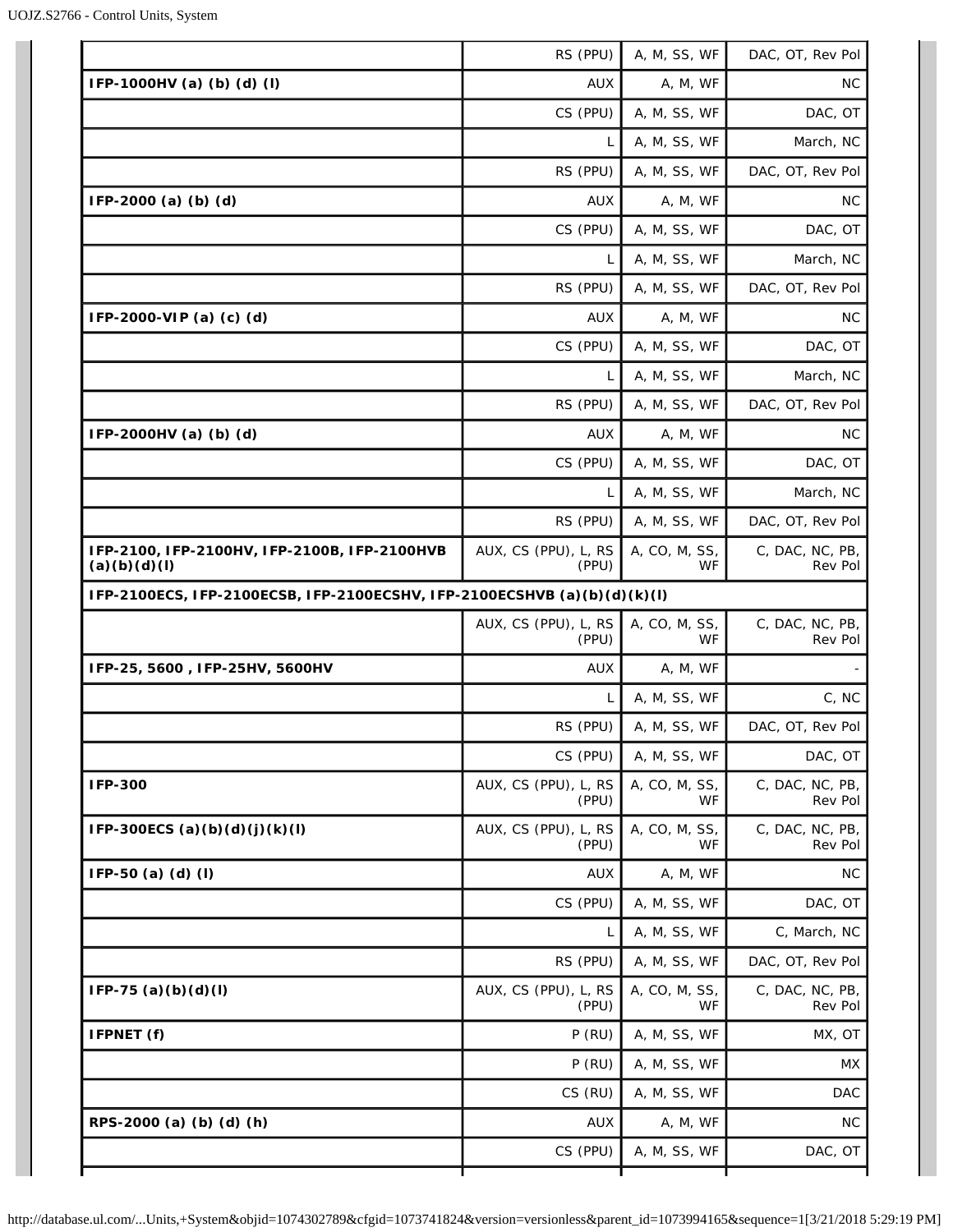|                            | L          | A, M, SS, WF | March, NC        |
|----------------------------|------------|--------------|------------------|
|                            | RS (PPU)   | A, M, SS, WF | DAC, OT, Rev Pol |
| RPS-2000HV (a) (b) (d) (h) | <b>AUX</b> | A, M, WF     | <b>NC</b>        |
|                            | CS (PPU)   | A, M, SS, WF | DAC, OT          |
|                            | L          | A, M, SS, WF | March, NC        |
|                            | RS (PPU)   | A, M, SS, WF | DAC, OT, Rev Pol |
| SK-2 (e), SK-2E (e)        | <b>AUX</b> | A, M, WF     | NC.              |
|                            | CS (PPU)   | A, M, SS, WF | DAC              |
|                            | L          | A, M, SS, WF | March, NC        |
|                            | P          | A, M, SS, WF | C                |
| SK-4 (e), SK-4E (e)        | <b>AUX</b> | A, M, WF     | <b>NC</b>        |
|                            | CS (PPU)   | A, M, SS, WF | DAC              |
|                            | L          | A, M, SS, WF | March, NC        |
|                            | P          | A, M, SS, WF | C                |
|                            | RS (PPU)   | A, M, SS, WF | Rev Pol          |
| SK-5208 (a) (b)            | <b>AUX</b> | A, M, WF     | <b>NC</b>        |
|                            | CS (PPU)   | A, M, SS, WF | DAC, OT          |
|                            | L          | A, M, SS, WF | March, NC        |
|                            | RS (PPU)   | A, M, SS, WF | DAC, OT, Rev Pol |
| SK-5UD (a) (g) (i)         | AUX        | A, M, WF     | <b>NC</b>        |
|                            | CS (PPU)   | A, M, SS, WF | DAC              |
|                            | L          | A, M, SS, WF | March, NC        |
|                            | P (PPU)    | A, M, SS, WF | $\mathsf{C}$     |
|                            | RS (RU)    | A, M, SS, WF | DAC, NC, Rev Pol |
| SK-5UDE (a) (g) (i)        | AUX        | A, M, WF     | ${\sf NC}$       |
|                            | CS (PPU)   | A, M, SS, WF | DAC              |
|                            | L          | A, M, SS, WF | March, NC        |
|                            | P (PPU)    | A, M, SS, WF | ${\rm C}$        |
|                            | RS (PPU)   | A, M, SS, WF | DAC, NC, Rev Pol |
| <b>SK-WKS</b>              | $P$ (RU)   | A, M, SS, WF | OT               |
|                            | CS (RU)    | A, M, SS, WF | <b>DAC</b>       |
|                            | P (PPU)    | A, M, SS, WF | OT               |

# **UL 864 10th Edition Listed**

**Local Operating Console**, Model(s) EVS-LOC(k)(l)

### **UL 864 9th Edition Listed**

**Annunciator boards**, Model(s) 6861BIA, 6861GIA

**Control Unit Subassemblies**, Model(s) 006700CB, IFP-75CB, and IFP-75BCB enclosures, 021000 mainboard, 067000 mainboard, 068080 mainboard, 068200 mainboard, 6815, ECS-INT50W, EVS-INT50W, EVS-125WBD amplifier board, SK-NIC, SP-TR / SP-TRB trim rings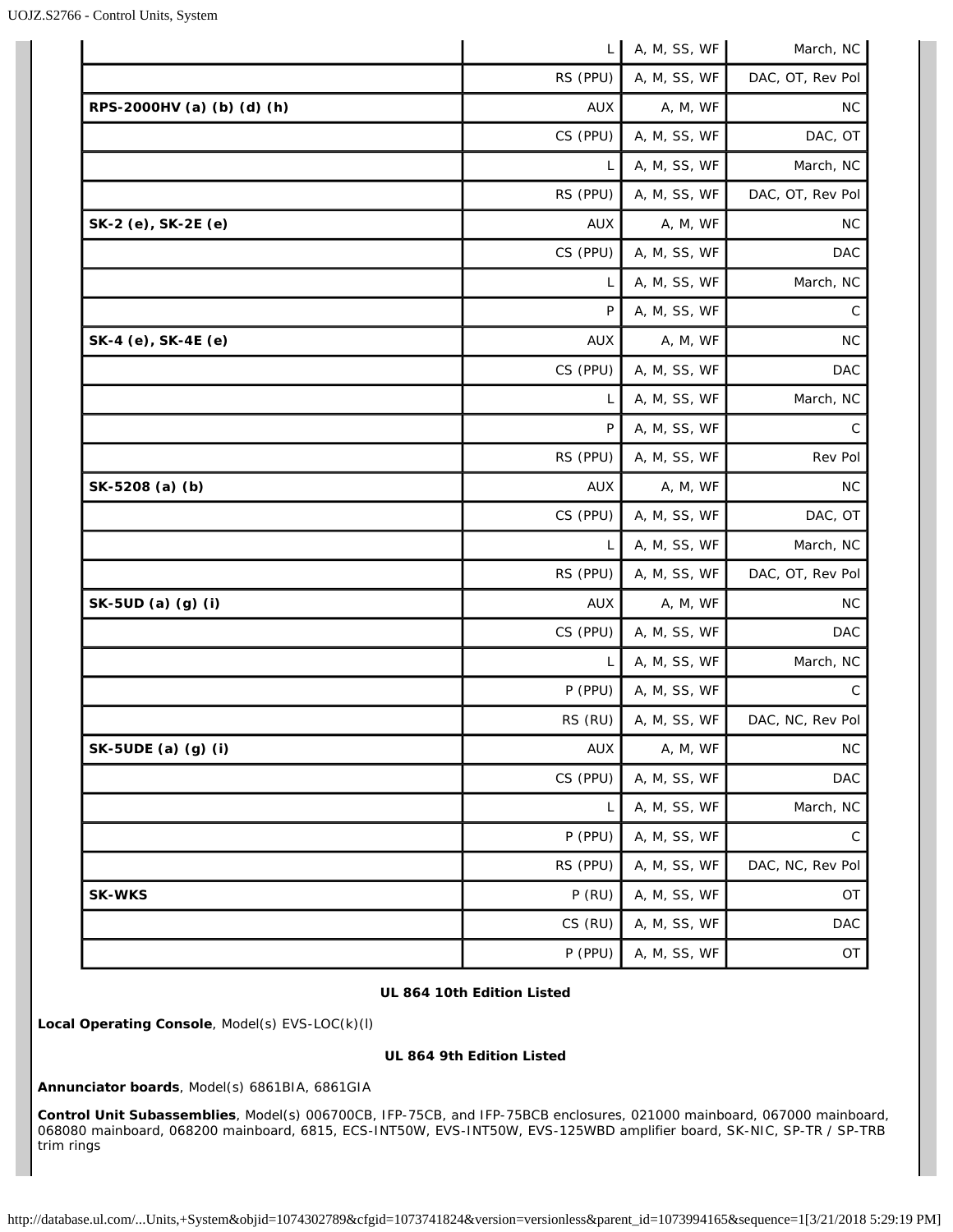#### **Control Unit Subassemblies - enclosures**, Model(s) 006820CB, IFP-300CB, IFP-300BCB, and 006808CB

**Control Unit Subassemblies - Intended for use with compatible control units as described in the control unit installation manual**, Model(s) 00VIP-125CB enclosure (j), 00VIP-50CB enclosure (j), 052080 main board (b), 052090 main board, 056000 main board , 057000 main board (b), 058080 main board (b), 058631 user interface (b), 068200 main board, 0IFP-100-IA user interface (b), 0IFP-100BD main board (b), 122509 enclosure (b), 122723 enclosure (b), 122740 enclosure (b), 122773 enclosure (c), 122774 enclosure (c), 122950 enclosure (c), 122963 enclosure (c), SK-4XLM LED interface module, SK-4XTM transmitter module, SK-4XZM zone relay module, VIP-125 amplifier (j), VIP-125HV amplifier (j), VIP-50 amplifier (j), VIP-50HV amplifier (j), VIP-CE4 speaker expander module (j), EVS-CE4 speaker expander module (i), VIP-SW16 switch annunciator (j), VIP-VCM voice control module (j), EVS-VSM Voice Control Module (i)

**Enclosures**, Model(s) 6820EVSCB, IFP-300ECSCB, IFP-300ECSSBCB, IFP-2100CB, IFP-2100BCB, RFP-2100CB, RFP-2100BCB, IFP-2100ECSCB, IFP-2100ECSBCB

**Fire Alarm and Emergency Signaling Subassembly**, Model(s) ECS-AVCM, EVS-AVCM

**LED/Switch cards**, Model(s) ECS-EMG

**LOC**, Model(s) ECS-LOC, ECS-LOC2100

**Network Voice Control Module**, Model(s) ECS-NVCM

**Repeaters**, Model(s) IFP-RPT-UTP

**Subassembly, Fiber Optic Multi Mode Board**, Model(s) SK-FML

**Subassembly, Fiber Optic Single Model Board**, Model(s) SK-FSL

**Supplementary Network Bridge**, Model(s) SK-WEBPORTAL

Model(s) ECS-RPU, EVS-RPU Remote Paging Units

AUX - Auxiliary System

CS (PPU) - Central Station System (Protected Premises Unit)

L - Local System

RS (PPU) - Remote Station System (Protected Premises Unit)

A - Automatic Fire Alarm: thermostats, smoke detectors, etc.

CO - Carbon Monoxide Alarm: carbon monoxide detectors

M - Manual Fire Alarm: manually operated boxes

SS - Supervisory: gate valves, water-level switches, temperature switches, carbon monoxide alarm, residential fire alarm control units, etc.

WF - Waterflow Alarm: waterflow switches

DAC - Digital Alarm Communicator

NC - Noncoded, Steady, Temporal 3 Pattern, etc.

PB - Performance Based Technologies

March - March Time

C - Coded

Rev Pol - Reverse Polarity

OT - Other Transmission Technologies

P (RU) - Proporiety System (Supervising Station Receiving Unit)

MX - Multiplex

CS (RU) - Central Station System (Supervising Station Receiving Unit)

P - Proprietary System

P (PPU) - Proporiety System (Protected Premises Unit)

RS (RU) - Remote Station System (Supervising Station Receiving Unit)

(a) - Requires separately Listed equipment when System Type is Auxiliary or Type Signaling is Reverse Polarity.

(b) - Complementary Listed to SYZV for Releasing Service.